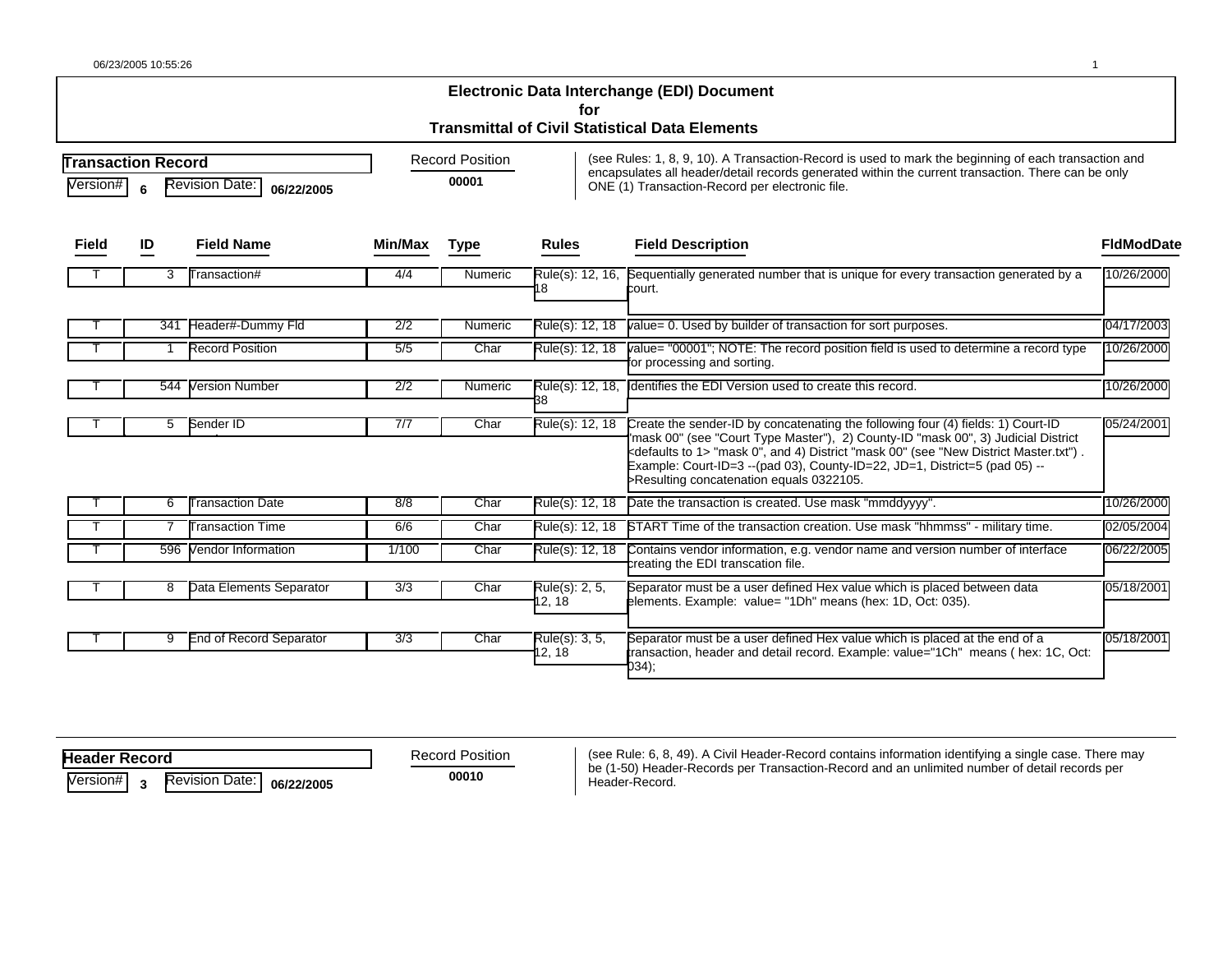|              | 06/23/2005 10:55:26 |                           |                  |             |                        |                                                                                                                                                                                                                 | 2                 |
|--------------|---------------------|---------------------------|------------------|-------------|------------------------|-----------------------------------------------------------------------------------------------------------------------------------------------------------------------------------------------------------------|-------------------|
| <b>Field</b> | ID                  | <b>Field Name</b>         | Min/Max          | <b>Type</b> | <b>Rules</b>           | <b>Field Description</b>                                                                                                                                                                                        | <b>FidModDate</b> |
| HI           | 20                  | Transaction#              | 4/4              | Numeric     | Rule(s): 12, 18        | Pull from the current Transaction-Record field (T 3).                                                                                                                                                           | 04/16/2004        |
| HI           | 21                  | Header#                   | 2/2              | Numeric     | Rule(s): 12, 17,<br>18 | sequentially generate # for all Header Records within a transaction; must be<br>recycled to 1 with each new transaction record.                                                                                 | 03/04/2002        |
| HI           | 19                  | <b>Record Position</b>    | 5/5              | Char        | Rule(s): 12, 18        | value= "00010"                                                                                                                                                                                                  | 03/04/2002        |
| ΗL           | 547                 | <b>Version Number</b>     | $\overline{2/2}$ | Numeric     | Rule(s): 12, 18,<br>38 | Identifies the EDI Version used to create this record.                                                                                                                                                          | 03/04/2002        |
| HL           | 378                 | <b>Record Action Code</b> | 1/1              | Char        | Rule(s): 12, 18,<br>50 | valid values are "A"ddition, or "D"eletion. Action codes are used for processing<br>records. An action code of "D" at this level will delete the case identified and all<br>associated records (00015 - 00070). | 03/29/2002        |
| HL           | 22                  | Court ID                  | 2/2              | Numeric     | Rule(s): 12, 18,       | dentification of court type, e.g. value=39 for Chancery. See supplied table "Court"<br>Type Master.txt"                                                                                                         | 04/16/2004        |
| HL           | 23                  | District#                 | 2/2              | Numeric     | Rule(s): 12, 18,       | Identification of the court district, e.g. value=17 for Chancery district (Natchez).<br>See supplied table "District Master.txt"                                                                                | 03/04/2002        |
| HL           | 24                  | <b>Judicial District</b>  | 2/2              | Numeric     | Rule(s): 12, 18,       | values=1 (default) or 2; note: 10 counties have 2 judicial districts. See supplied table<br>"District Master.txt"                                                                                               | 03/04/2002        |
| HL           | 25                  | County ID                 | 2/2              | Numeric     | Rule(s): 12, 18,       | Identification of county, e.g. value=1 for Adams County. See supplied table "County"<br>Master.txt".                                                                                                            | 03/04/2002        |
| HI.          | 353                 | Case Year                 | 4/4              | Char        | Rule(s): 12, 18,       | mask "yyyy".                                                                                                                                                                                                    | 03/29/2002        |
| HI           | $\overline{27}$     | Case Number               | 4/4              | Numeric     | Rule(s): 4, 18,<br>11  | The case-number field (HI 27) or pre-1/1/94-docket# field (HI 29) must be supplied.                                                                                                                             | 03/04/2002        |
| HI           | $\overline{29}$     | Pre 1-1-94 Docket#        | 1/20             | Char        | Rule(s): 4, 18,        | The case-number field (HI 27) or pre-1/1/94-docket# field (HI 29) must be supplied.<br>Note: old numbering method used before 1/1/94; varies from court to court.                                               | 03/04/2002        |
| HI           | 28                  | Local Case Number         | 1/25             | Char        | Rule(s): 4, 18,        | method used by each court to identify cases for their purposes; varies from court<br>to court.                                                                                                                  | 03/04/2002        |
| HI           | 30                  | Confidential Case Flag    | 1/1              | Char        | Rule(s): 12, 18        | used to indicate if a case is confidential. Valid values are "Y"es, "N"o, or "U"nknown.                                                                                                                         | 03/04/2002        |

**Detail Filing Record** 

Record Position

Version# **3** Revision Date: **06/22/2005** 

The Detail-Filing-Record is used to record all filings in a given civil case. There can be (1-many) filing **00015** records per case. Also, the Detail-Filing-Record is the parent record for all detail records starting **00015**<br>from 00020 through 00070 (see Diagram 1.0 - Civil EDI Structure).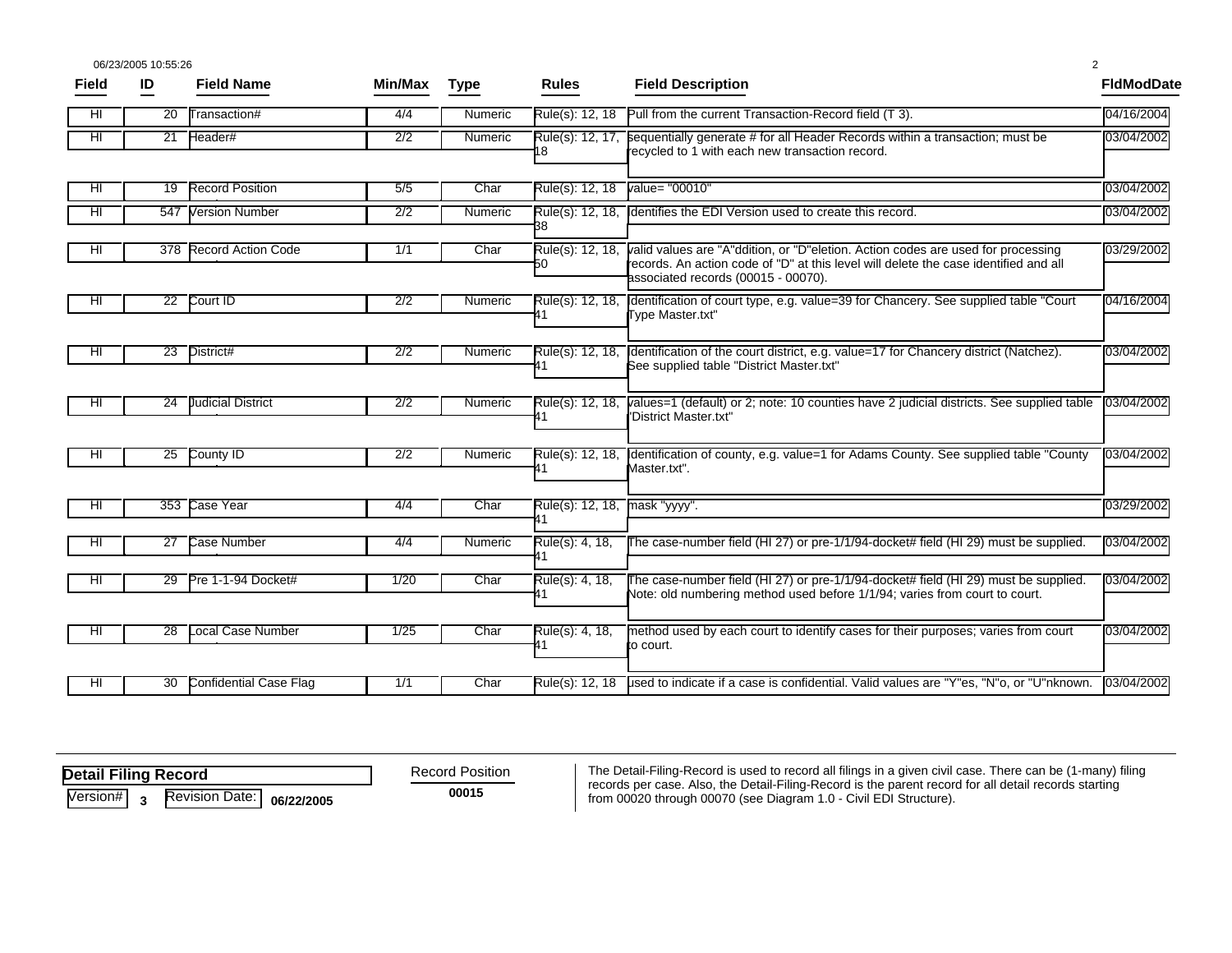06/23/2005 10:55:26 3

| Field | ID  | <b>Field Name</b>         | Min/Max | <b>Type</b> | <b>Rules</b>               | <b>Field Description</b>                                                                                                                                                                                                                                                                | <b>FIdModDate</b> |
|-------|-----|---------------------------|---------|-------------|----------------------------|-----------------------------------------------------------------------------------------------------------------------------------------------------------------------------------------------------------------------------------------------------------------------------------------|-------------------|
| FI    | 362 | Transaction#              | 4/4     | Numeric     | Rule(s): 12, 18            | Pull from the current Transaction-Record field (T 3).                                                                                                                                                                                                                                   | 03/04/2002        |
| FI    |     | 363 Header#               | 2/2     | Numeric     | Rule(s): 12, 18            | Pull from the current Civil Header-Record field (HI 21).                                                                                                                                                                                                                                | 03/04/2002        |
| FI    |     | 364 Record Position       | 5/5     | Char        | Rule(s): 12, 18            | value= "00015"                                                                                                                                                                                                                                                                          | 03/04/2002        |
| FI    | 548 | <b>Version Number</b>     | 2/2     | Numeric     | Rule(s): 12, 18,           | Identifies the EDI Version used to create this record.                                                                                                                                                                                                                                  | 03/04/2002        |
| FI    | 370 | <b>Record Action Code</b> | 1/1     | Char        | Rule(s): 12, 18            | valid values are "A"ddition, or "D"eletion. Action codes are used for processing<br>ecords. An action code of "D" at this level will delete the filing and all associated<br>child records (00020 - 00070).                                                                             | 03/04/2002        |
|       | 365 | Detail Seq#               | 2/2     | Numeric     | Rule(s): 12, 18            | Sequentially generated for all detail records within a header record; must be<br>ecycled to 1 for each new header record.                                                                                                                                                               | 03/04/2002        |
| -FI   |     | 376 County Control Ref#   | 1/100   | Char        | Rule(s): 12, 15,<br>18, 48 | dentifies a unique reference# per record in the lower court s internal data<br>structure. This number will be used for future data modifications in the data<br>warehouse database and also used within the current transaction for the purpose<br>of linking civil EDI detail records. | 05/04/2005        |
|       | 366 | Lower Court Filing#       | 2/2     | Numeric     | 8                          | Rule(s): 12, 13, Must be a unique number for all filings within a single case.                                                                                                                                                                                                          | 03/29/2002        |
| FI    | 367 | Origin ID Code            | 2/2     | Numeric     | Rule(s): 12, 18            | used to identify the type of filing, e.g. initial filing. See supplied table "Origin"<br>Aaster.txt".                                                                                                                                                                                   | 03/04/2002        |
| FI    | 550 | Filing Date               | 8/8     | Char        | Rule(s): 12, 18            | mask "mmddyyyy"                                                                                                                                                                                                                                                                         | 03/07/2002        |
| HI    |     | 32 Short Style of Cases   | 1/150   | Char        | Rule(s): 12, 18            | Contains names of parties first named in suit (i.e, Long Style: James Smith and<br>Louise Arbuckle vs. Amerada Hess Corp, Short Style: Smith vs. Amerada Hess).                                                                                                                         | 03/29/2002        |

| <b>Detail Attorney Record</b> |  |                                                           |  |  |  |  |  |
|-------------------------------|--|-----------------------------------------------------------|--|--|--|--|--|
|                               |  | $\overline{\text{Version}\#}$ 3 Revision Date: 05/09/2005 |  |  |  |  |  |

The Detail-Attorney-Record contains attorney Information for all plaintiffs, defendants, and other parties for a given civil case filing. There can be (0-many) attorney records per civil filing. This record requires a matching Detail-Filing-Record (00015) to exist.

| Field           | ID | <b>Field Name</b>         | Min/Max | <b>Type</b> | <b>Rules</b>      | <b>Field Description</b>                                                                                | <b>FIdModDate</b> |
|-----------------|----|---------------------------|---------|-------------|-------------------|---------------------------------------------------------------------------------------------------------|-------------------|
| DB              | 38 | Transaction#              | 4/4     | Numeric     | Rule(s): $12, 18$ | Pull from the current Transaction-Record field (T 3).                                                   | 03/04/2002        |
| $\overline{DB}$ | 39 | Header#                   | 2/2     | Numeric     | Rule(s): 12. 18   | Pull from the current Civil Header-Record field (HI 21).                                                | 03/04/2002        |
| $\overline{DB}$ | 37 | <b>Record Position</b>    | 5/5     | Char        | Rule(s): 12. 18   | value= "00020"                                                                                          | 03/04/2002        |
| $\overline{DB}$ |    | 549 Version Number        | 2/2     | Numeric     |                   | Rule(s): 12, 18, Identifies the EDI Version used to create this record.                                 | 03/04/2002        |
|                 |    |                           |         |             |                   |                                                                                                         |                   |
| DB              | 41 | <b>Record Action Code</b> | 1/1     | Char        | Rule(s): 12, 18   | valid values are "A"ddition, or "D"eletion. Action codes are used for processing                        | 03/04/2002        |
|                 |    |                           |         |             |                   | records.                                                                                                |                   |
| $\overline{DB}$ | 40 | Detail Seq#               | 2/2     | Numeric     | Rule(s): 12, 18   | Sequentially generated for all detail records within a header record; must be                           | 03/04/2002        |
|                 |    |                           |         |             |                   | recycled to 1 for each new header record.                                                               |                   |
| $\overline{DB}$ | 42 | County Control Ref#       | 1/100   | Char        |                   | Rule(s): 12, 15, Identifies a unique reference# per record in the lower courts internal data structure. | 05/04/2005        |

**00020**  Record Position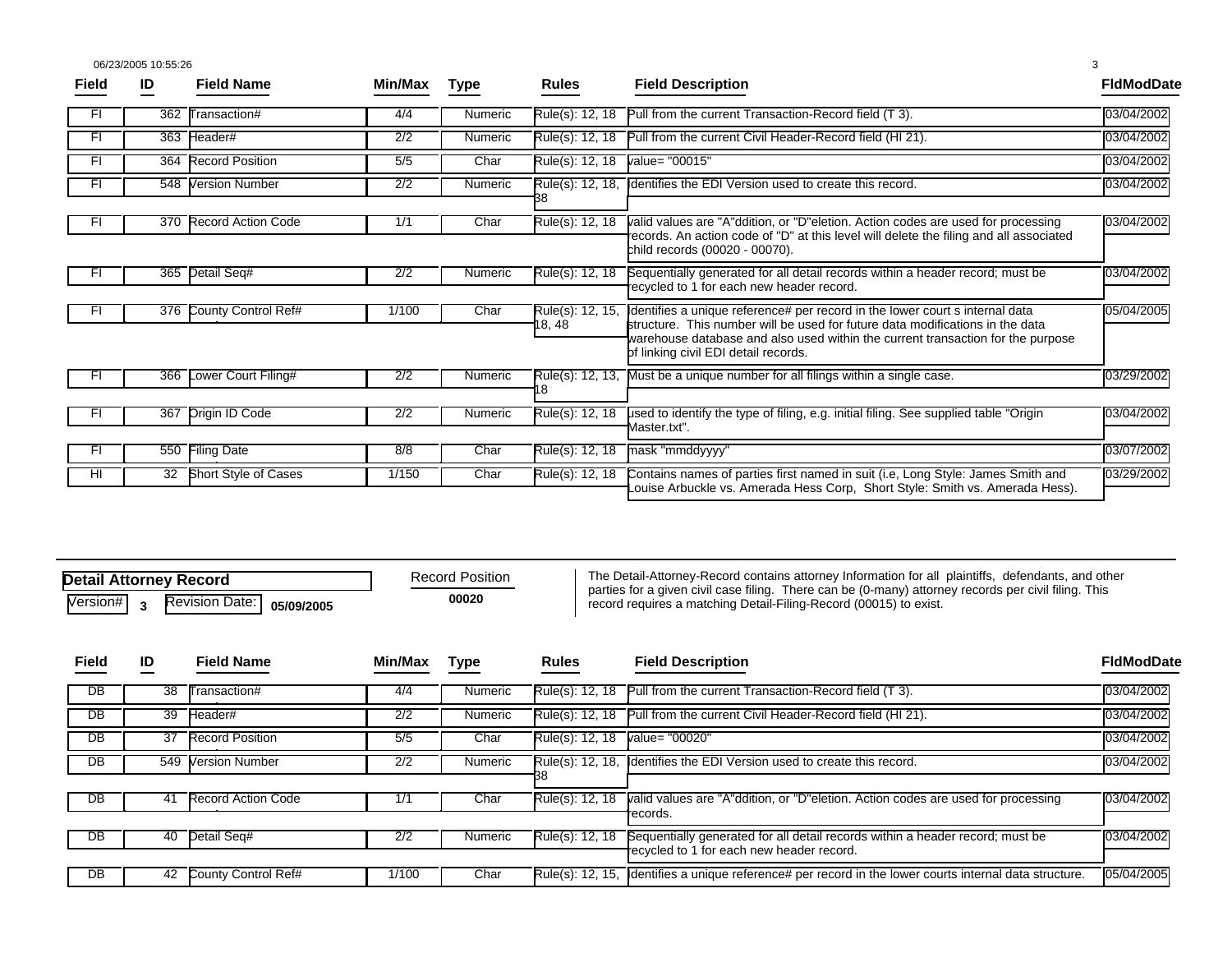|                 |     |                           |       |                | 18, 48                     | This number will be used for future data modifications in the data warehouse<br>database.                                                                                                                           |            |
|-----------------|-----|---------------------------|-------|----------------|----------------------------|---------------------------------------------------------------------------------------------------------------------------------------------------------------------------------------------------------------------|------------|
| DB              | 375 | Filing-key                | 1/100 | Char           | Rule(s): 12, 15,           | Pull the county-control-ref# field (FI 376) from the matching parent "Detail-Filing-<br>Record" (00015).                                                                                                            | 05/04/2005 |
| DB              | 48  | Bar Roll#                 | 2/4   | <b>Numeric</b> | Rule(s): 12, 13,<br>18, 19 | Attorney s bar roll number. See supplied table "Barroll Master.txt" for eligible<br>attorneys in the State of Mississippi.                                                                                          | 03/29/2002 |
| DB              | 49  | Pro Hac Vice Flag         | 1/1   | Char           | Rule(s): 12, 18            | value= "Y"es or "N"o. "Pro Hac Vice" is an out-of-state attorney (attorneys who are<br>ion-members of the Mississippi Bar who are granted authority to handle a limited<br>number of cases under this designation). | 03/04/2002 |
| DB              | 44  | Last Name                 | 1/50  | Char           | Rule(s): 4, 18             | an attorney is pro hac vice, then supply attorney s last name (see Rule: 12).                                                                                                                                       | 03/04/2002 |
| $\overline{DB}$ | 45  | <b>First Name</b>         | 1/20  | Char           | Rule(s): 4, 18             | an attorney is pro hac vice, then supply attorney s first name (see Rule: 12).                                                                                                                                      | 03/04/2002 |
| $\overline{DB}$ | 46  | Middle Name               | 1/20  | Char           | Rule(s): 4, 18             | an attorney is pro hac vice, then supply attorney s middle name.                                                                                                                                                    | 03/04/2002 |
| DB              | 47  | <b>Suffix</b>             | 1/3   | Char           | Rule(s): 4, 18             | an attorney is pro hac vice, then supply attorney s name suffix.                                                                                                                                                    | 03/04/2002 |
| DB              | 606 | Pro Hac Country           | 1/50  | Char           | Rule(s): 4, 18             | dentifies "Pro Hac Vice" attorney s country. See supplied table "Country Master.txt".                                                                                                                               | 03/04/2002 |
| DB              | 50  | <b>Pro Hac Vice State</b> | 1/35  | Char           | Rule(s): 4, 18             | dentifies "Pro Hac Vice" attorney s state. See supplied table "State Master.txt".                                                                                                                                   | 03/04/2002 |
| DB              | 558 | Represents                | 1/1   | Char           | Rule(s): 12, 18            | dentifies who the attorney represents. Valid values are "P"laintiff, "D" efendant, or                                                                                                                               | 03/04/2002 |
|                 |     |                           |       |                |                            | O"ther.                                                                                                                                                                                                             |            |
| DB              | 608 | Filer of Record           | 1/1   | Char           | Rule(s): 12, 18            | valid values are "Y"es, "N"o, or "U"nknown.                                                                                                                                                                         | 03/04/2002 |
| $\overline{DB}$ | 648 | <b>Withdrawal Flag</b>    | 1/1   | Char           | Rule(s): 4, 18             | attorney withdraws from civil case filing (DB 375), then supply "Y" for yes. Valid<br>values are "Y"es, or "N"o.                                                                                                    | 05/04/2005 |
| $\overline{DB}$ | 649 | Nithdrawal Date           | 8/8   | Char           | Rule(s): 4, 18             | If withdrawal-flag (DB 648) equal "Y"es, then supply the withdrawal date.                                                                                                                                           | 03/05/2002 |

| Detail Nature of Suit Record |  |                                                           |  |  |  |  |  |  |
|------------------------------|--|-----------------------------------------------------------|--|--|--|--|--|--|
|                              |  | $\overline{\text{Version}\#}$ 3 Revision Date: 06/22/2005 |  |  |  |  |  |  |

The Detail-Nature-of-Suit-Record is used to record the primary and secorday nature of suit records for a given civil case filing. There can only be one (1) primary nature of suit record and (0-many)<br>**00030** secondary nature of suit records per filing. Also, this record requires a matching Detail-Filing-Record (00015) to exist.

| Field     | ID  | <b>Field Name</b>         | Min/Max | <b>Type</b> | <b>Rules</b>     | <b>Field Description</b>                                                          | <b>FidModDate</b> |
|-----------|-----|---------------------------|---------|-------------|------------------|-----------------------------------------------------------------------------------|-------------------|
| <b>DN</b> | 52  | Fransaction#              | 4/4     | Numeric     |                  | Rule(s): 12, 18 Pull from the current Transaction-Record (T 3).                   | 03/04/2002        |
| DN        | 53  | Header#                   | 2/2     | Numeric     | Rule(s): 12. 18  | Pull from the current Civil Header-Record field (HI 21).                          | 03/04/2002        |
| DN        | 51  | <b>Record Position</b>    | 5/5     | Char        | Rule(s): 12, 18  | value= "00030"                                                                    | 03/04/2002        |
| DN        | 551 | <b>Version Number</b>     | 2/2     | Numeric     | Rule(s): 12, 18, | I dentifies the EDI Version used to create this record.                           | 03/04/2002        |
|           |     |                           |         |             |                  |                                                                                   |                   |
| DN        | 55  | <b>Record Action Code</b> | 1/1     | Char        | Rule(s): 12, 18  | valid values are "A"ddition, or "D"deletion. Action codes are used for processing | 03/29/2002        |
|           |     |                           |         |             |                  | records.                                                                          |                   |
| DN        |     | 54 Detail Seq#            | 2/2     | Numeric     | Rule(s): 12, 18  | Sequentially generated for all detail records within a header record; must be     | 03/04/2002        |
|           |     |                           |         |             |                  |                                                                                   |                   |

Record Position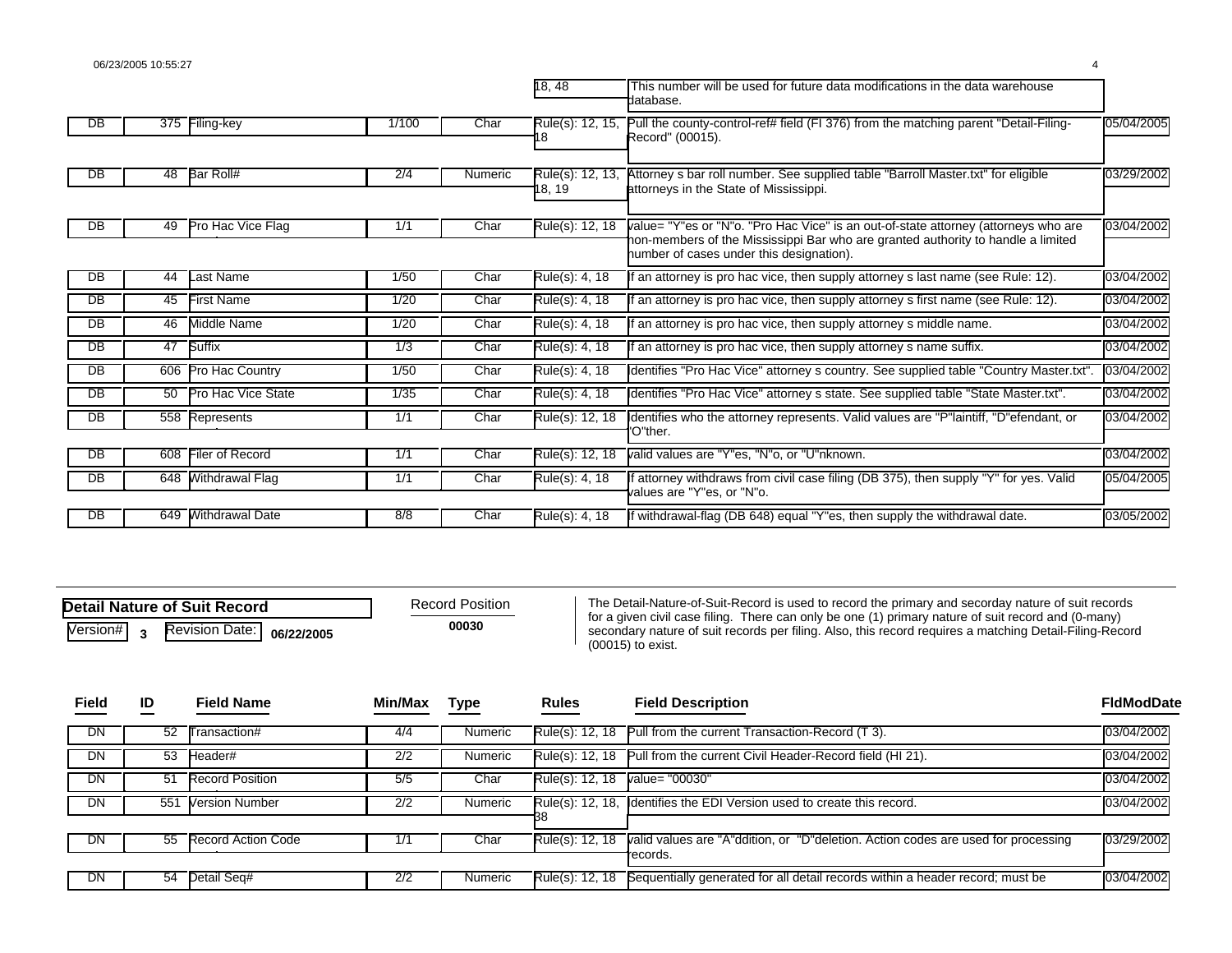|           |     |                               |                  |         |                            | recycled to 1 for each new header record.                                                                                                                                                                                                                       |            |
|-----------|-----|-------------------------------|------------------|---------|----------------------------|-----------------------------------------------------------------------------------------------------------------------------------------------------------------------------------------------------------------------------------------------------------------|------------|
| DN.       | 56  | County Control Ref#           | 1/100            | Char    | Rule(s): 12, 15,<br>18, 48 | dentifies a unique reference# per record in the lower court s internal data<br>structure. This number will be used for future data modifications in the data<br>varehouse database.                                                                             | 05/04/2005 |
| DN.       | 369 | Filing-Key                    | 1/100            | Char    | Rule(s): 12, 15,           | Pull the county-control-ref# field (FI 376) from the matching parent "Detail-Filing-<br>Record" (00015).                                                                                                                                                        | 05/04/2005 |
| DN        | 57  | Nature of Suit                | 2/2              | Numeric | Rule(s): 12, 18            | supplied the major category code for the Nature of Suit, e.g. 6 which equals "Torts"<br>Personal Injury". See supplied table "Category Master.txt".                                                                                                             | 03/04/2002 |
| DN        | 59  | Nature of Suit Subcategory    | 2/2              | Numeric | Rule(s): 12, 18            | supply subcategory code for Nature of Suite, e.g. 24 which equals "Negligence<br>Aotor Vehicle". See supplied table "Subcategories Master.txt". Note: Refers to<br>subcategories which are germane to major categories.                                         | 03/04/2002 |
| DN        | 351 | <b>Punitive Amount Sought</b> | 4/8              | Numeric | Rule(s): 4, 18             | Supply the amount in field (DN 351) or the amount range in field (DN 623). Note:<br>nclude decimal and 2 least-significant digits.                                                                                                                              | 03/05/2002 |
| DN        | 623 | Punit Amt Sought Range        | 2/2              | Numeric | Rule(s): 4, 18             | Punitive Amount Sought Range) Supply the amount in field (DN 351) or the amount<br>ange in field (DN 623). See supplied table "Amount Range Master.txt".                                                                                                        | 08/19/2004 |
| <b>DN</b> | 368 | Comp Amt Sought               | 4/8              | Numeric | Rule(s): 4, 18             | Compensatory Amount Sought) Supply the amount in field (DN 368) or the amount<br>ange in field (DN 624). Note: Include decimal and 2 least-significant digits.                                                                                                  | 03/29/2002 |
| DN        | 624 | Comp Amt Sought Range         | $\overline{2/2}$ | Numeric | Rule(s): 4, 18             | Compensatory Amount Sought Range) Supply the amount in field (DN 368) or the<br>amount range in field (DN 624). See supplied table "Amount Range Master.txt".                                                                                                   | 08/19/2004 |
| DN        | 609 | Nature Record Type            | 1/1              | Char    | Rule(s): 12, 18            | this is the primary Nature of Suit record, then supply "P" for primary. There can<br>only be one (1) primary nature of suit record per filing. If other records are<br>necessary, then supply "S" for secondary. Valid values are "P"rimary, or<br>'S"econdary. | 03/05/2002 |

| <b>Detail Party Record</b> |  |                                                           |  |  |  |  |  |
|----------------------------|--|-----------------------------------------------------------|--|--|--|--|--|
|                            |  | $\overline{\text{Version}\#}$ 3 Revision Date: 06/22/2005 |  |  |  |  |  |

Record Position

The Detail-Party-Record is used to record all plaintiffs, defendants, and other parties associated **00050** with a given civil case filing. A party can be described as a person, entity or estate. There can be (1-<br>many) parties per civil case filing. Also, this record requires a matching Detail-Filing-Record (00015) to exist.

| Field | ID | <b>Field Name</b>      | Min/Max | Type           | <b>Rules</b>    | <b>Field Description</b>                                                                                                   | <b>FIdModDate</b> |
|-------|----|------------------------|---------|----------------|-----------------|----------------------------------------------------------------------------------------------------------------------------|-------------------|
| DP    | 70 | Transaction#           | 4/4     | <b>Numeric</b> |                 | Rule(s): 12, 18 Pull from the current Transaction-Record (T 3).                                                            | 03/04/2002        |
| DP    | 71 | Header#                | 2/2     | Numeric        |                 | Rule(s): 12, 18 Pull from the current Civil Header-Record field (HI 21).                                                   | 03/04/2002        |
| DP    | 69 | <b>Record Position</b> | 5/5     | Char           | Rule(s): 12, 18 | value= "00050"                                                                                                             | 03/04/2002        |
| DP    |    | 553 Version Number     | 2/2     | Numeric        |                 | Rule(s): 12, 18. Identifies the EDI Version used to create this record.                                                    | 03/04/2002        |
|       |    |                        |         |                |                 |                                                                                                                            |                   |
| DP    | 73 | Record Action Code     | 1/2     | Char           | Rule(s): 12, 18 | valid values are "A"ddition, or "D"eletion: Action codes are used for processing<br>records                                | 03/04/2002        |
|       |    |                        |         |                |                 |                                                                                                                            |                   |
| DP.   |    | 72 Detail Seg#         | 2/2     | Numeric        | Rule(s): 12, 18 | Sequentially generated for all detail records within a header record; must be<br>recycled to 1 for each new header record. | 03/04/2002        |
|       |    |                        |         |                |                 |                                                                                                                            |                   |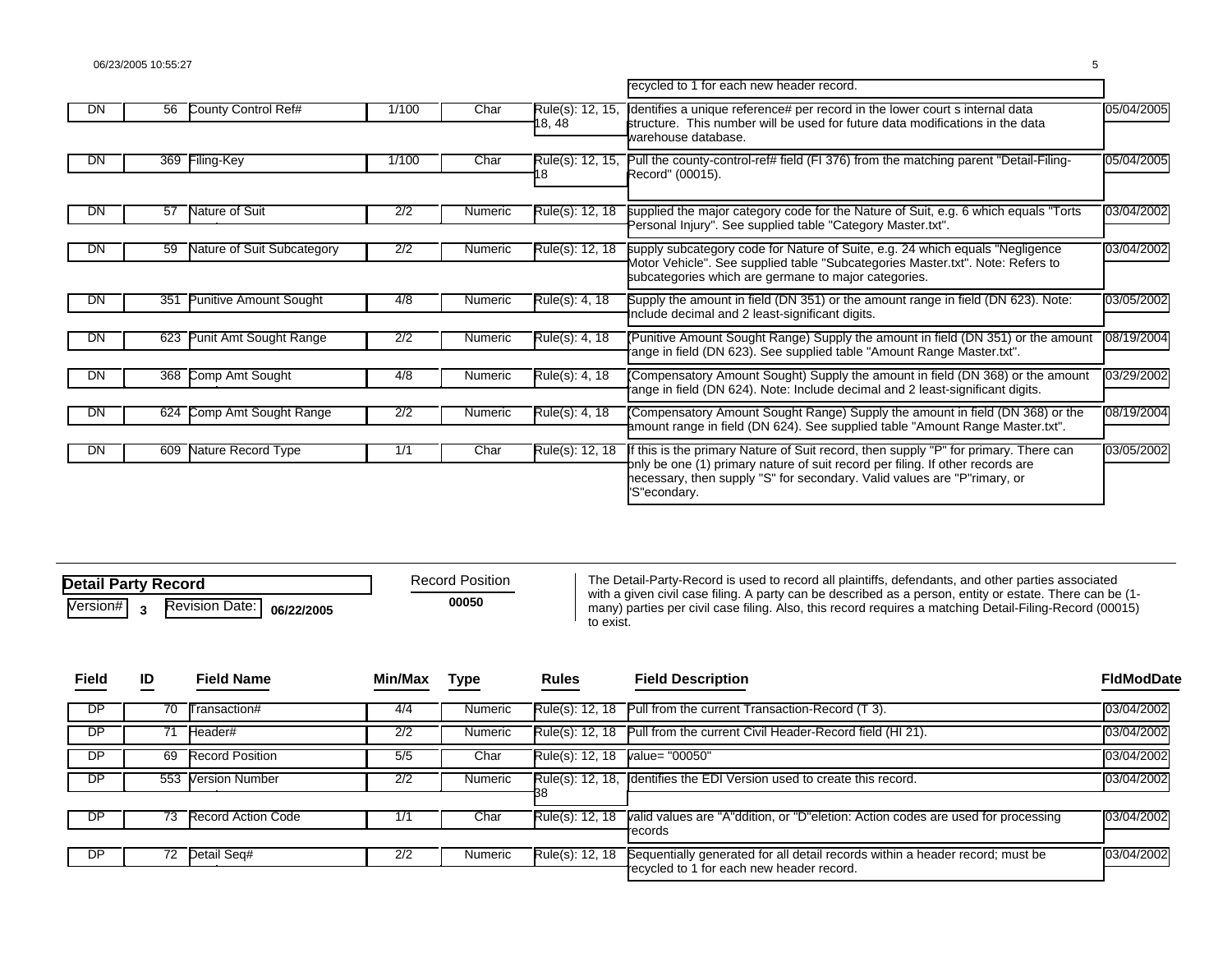06/23/2005 10:55:27 6

**DP** 74 County Control Ref# 1/100 Char Rule(s): 12, 15, 18, 48 County Control Ref# 1/100 Char Rule(s): 12, 15, dentifies a unique reference# per record in the lower court s internal data 05/04/2005 structure. This number will be used future data modifications in the data warehouse database. **DP** 374 Filing-Key 1/100 Char Rule(s): 12, 15, 18 Filing-Key **County-County-County-County-County-County-control-ref# field (FI 376) from the matching parent "Detail-Filing- 05/04/2005** Record" (00015). DP 76 Party Record Type 1/1 Char Rule(s): 12, 18 valid values are "P"laintiff, "D"efendant, or "O"ther. Used to identify the type of 03/07/2002 record. DP 360 Party Type Flag 1/1 1/1 Char Rule(s): 12, 18 valid values are "P"erson, "E"ntity, "S" -estate, or "U"nknown. DP | 75 Non-Attorney Flag | 1/1 | Char Rule(s): 12, 18 valid values are "P"ro se (latin for oneself), "I"ndividual acting on their on behalf 06/22/2005 other than pro se (example: court clerk), "O"ther, or "N" not applicable. DP 77 Filer of Record 1/1 Char Rule(s): 12, 18 If the non-attorney-flag (DP 75) equal "P", "I", or "O" and the party filed the record, 06/22/2005 hen supply "Y" for yes. Valid values are "Y"es, or "N"o. Note: "N"o is the default. DP 78 Attorney-Key 1/100 Char Rule(s): 4, 18 If the non-attorney-flag field (DP 75) does NOT equal "P", "I" or "O", then pull the 06/22/2005 county-control-ref# field (DB 42) from the matching parent "Detail-Attorney-Record" (00020) (see Rule: 12). This links a party to a Detail-Attorney-Record (00020). DP 80 1/50 Char Rule(s): 4, 18 If party-type-flag (DP 360) equal "P" for person, then supplied party s last name Last Name 03/29/2002 (see Rule: 12). DP 81 1/20 Char Rule(s): 4, 18 If party-type-flag (DP 360) equal "P" for person, then supplied party s first name First Name 03/29/2002 see Rule: 12). DP 82 Middle Name 1/20 Char Rule(s): 4, 18 If party-type-flag (DP 360) equal "P" for person, then supplied party s middle name. 03/29/2002 DP 83 Suffix 1/3 Char Rule(s): 4, 18 If party-type-flag (DP 360) equal "P" for person, then supplied party s suffix. 03/29/2002 DP [ 559 Maiden Name | 1/50 | Char Rule(s): 4, 18 If party-type-flag (DP 360) equal "P" for person, then supplied party s maiden name 03/29/2002 applicable. DP 84 Race **19th 11 Char Rule(s): 4, 18** If party-type-flag (DP 360) equal "P" for person, then supplied party s race (see 03/29/2002 Rule 12). See supplied table "Race Master.txt". DP 85 Sex 1986 1/1 Char Rule(s): 4, 18 If party-type-flag (DP 360) equal "P" for person, then supplied party s sex (see 05/04/2005 Rule: 12). Valid values are "M"ale, "F"emale, "U"nknown. See supplied table "Sex Master.txt". DP 86 1/11 Char Rule(s): 4, 18 If party-type-flag (DP 360) equal "P" for person, then supplied party s social SSN 03/29/2002 security number. Note: Do NOT include hyphens or spaces. DP | 87 Date of Birth | 8/8 | Char Rule(s): 4, 18 If party-type-flag (DP 360) equal "P" for person, then supplied party s date of birth. 03/29/2002 NOTE: use mask "mmddyyyy". DP 88 Place of Birth-City 1/25 Char Rule(s): 4, 18 If party-type-flag (DP 360) equal "P" for person, then supplied party s birth city. 03/29/2002 DP 89 Place of Birth-County/Parish | 1/25 Char Rule(s): 4, 18 If party-type-flag (DP 360) equal "P" for person, then supplied party birth s county. 03/29/2002 See supplied table "County Master.txt". DP | 90 Place of Birth-State | 1/35 | Char Rule(s): 4, 18 If party-type-flag (DP 360) equal "P" for person, then supplied party s birth state. 03/29/2002 See supplied table "State Master.txt". DP [ 91 Place of Birth-Country | 1/50 Char Rule(s): 4, 18 If party-type-flag (DP 360) equal "P" for person, then supplied party birth s country. [03/29/2002] See supplied table "Country Master.txt". DP 359 1/1 Char Rule(s): 12, 18 Use "Y" if Executor or Administrator of Estate. Valid values are "Y"es, or "N"o, or Executor Flag 03/05/2002 "U"nknown. DP 92 Estate/Entity Name 1/50 Char Rule(s): 4, 18 Supply an estate or entity name if applicable. If "Party Type Flag" field (DP 360) 03/29/2002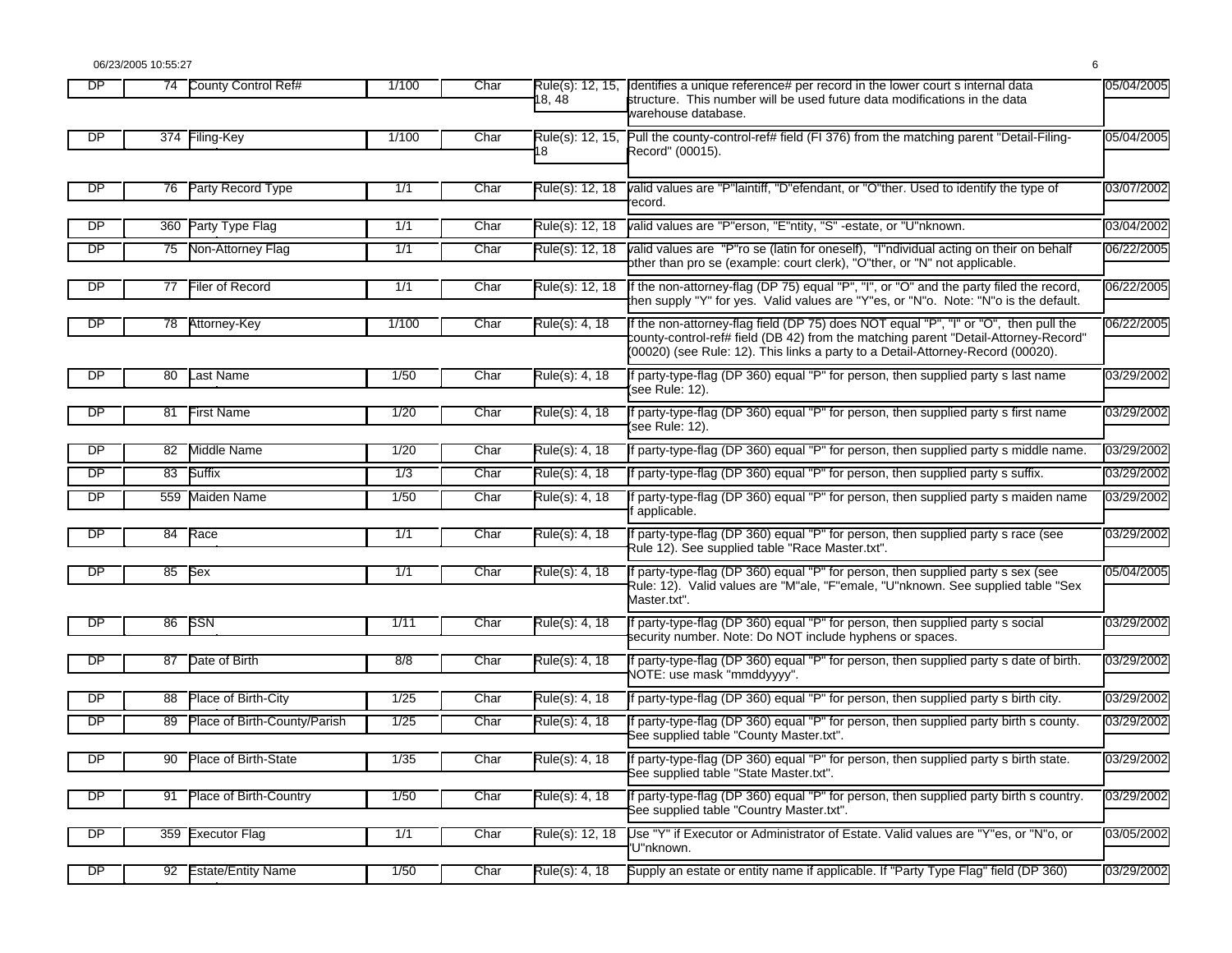|           |           |                        |       |      |                 | equal "E"ntity or "S"-estate, then see (Rule: 12).                                                                                 |            |
|-----------|-----------|------------------------|-------|------|-----------------|------------------------------------------------------------------------------------------------------------------------------------|------------|
| DP        | 94        | <b>Business Name</b>   | 1/100 | Char | Rule(s): 4, 18  | Supply business name if applicable.                                                                                                | 03/07/2002 |
| <b>DP</b> | 95        | <b>DBA Name</b>        | 1/100 | Char | Rule(s): 4, 18  | Supply DBA "Doing Business As" name if applicable.                                                                                 | 03/07/2002 |
| <b>DP</b> |           | 335 AKA Last Name      | 1/50  | Char | Rule(s): 4, 18  | f party-type-flag (DP 360) equal "P" for person, then supplied party s primary AKA-<br>Also Known As" last name (if applicable).   | 03/29/2002 |
| DP        | 336       | <b>AKA First Name</b>  | 1/20  | Char | Rule(s): 4, 18  | party-type-flag (DP 360) equal "P" for person, then supplied party s primary AKA-<br>'Also Known As" first name (if applicable).   | 03/29/2002 |
| DP        | 337       | <b>AKA Middle Name</b> | 1/20  | Char | Rule(s): 4, 18  | f party-type-flag (DP 360) equal "P" for person, then supplied party s primary AKA-<br>Also Known As" middle name (if applicable). | 03/29/2002 |
| DP        |           | 343 AKA Suffix         | 1/3   | Char | Rule(s): 4, 18  | party-type-flag (DP 360) equal "P" for person, then supplied party s primary AKA-<br>Also Known As" suffix (if applicable).        | 03/29/2002 |
| DP        | 610       | Address1               | 1/30  | Char | Rule(s): 4, 18  | Supplied party s current postal address.                                                                                           | 03/29/2002 |
| <b>DP</b> |           | 611 Address2           | 1/25  | Char | Rule(s): 4, 18  | Supplied party s current postal address.                                                                                           | 03/29/2002 |
| <b>DP</b> | 612 City  |                        | 1/25  | Char | Rule(s): 4, 18  | Supplied party s current postal city.                                                                                              | 03/29/2002 |
| <b>DP</b> |           | 613 State              | 1/35  | Char | Rule(s): 4, 18  | Supplied party s current postal state. See supplied table "State Master.txt".                                                      | 03/29/2002 |
| DP        | $614$ Zip |                        | 1/15  | Char | Rule(s): 4, 18  | Supplied party s current postal zip.                                                                                               | 03/29/2002 |
| DP        |           | 615 Country            | 1/50  | Char | Rule(s): 4, 18  | Supplied party s current postal country. See supplied table "Country Master.txt".                                                  | 03/29/2002 |
| <b>DP</b> |           | 622 Join Date          | 8/8   | Char | Rule(s): 4, 18  | Supply the date the party joined this case filing (FI 376). Note: use mask<br>'mmddyyyy".                                          | 05/05/2004 |
| DP        | 628       | <b>Party Disposed</b>  | 1/1   | Char | Rule(s): 12, 18 | When a party is disposed from this case filing (FI 376), then supply "Y" for yes.<br>/alid values are "Y"es, or "N"o.              | 05/05/2004 |
| DP        | 629       | Party Disposed of Date | 8/8   | Char | Rule(s): 4, 18  | f the party-disposed field (DP 628) equal "Y"es, then supply the disposed of date.<br>Note: use mask "mmddyyyy".                   | 05/05/2004 |
| DP        | 607       | <b>Primary Party</b>   | 1/1   | Char | Rule(s): 12, 18 | f this party is used within the short style of the case, then supply "Y" for yes. Valid<br>alues are "Y"es, "N"o, or "U"nknown.    | 05/05/2004 |

| <b>Detail Disposition Record</b> | ₹е |                                                           |  |  |
|----------------------------------|----|-----------------------------------------------------------|--|--|
|                                  |    | $\overline{\text{Version}\#}$ 2 Revision Date: 06/22/2005 |  |  |

cord Position

The Detail-Dispostion-Record contains disposition information related to a given civil case filing. There can be (1-many) disposition record per civil case filing. Also, this record requires a matching **Detail-Filing-Record (00015)** to exist and is the parent record for all detail records starting from 00064 through 00070 (see Diagram 1.0 - Civil EDI Structure).

| <b>Field</b> | ID | <b>Field Name</b>  | Min/Max | <b>Type</b> | <b>Rules</b>                   | <b>Field Description</b>                                                 | <b>FidModDate</b> |
|--------------|----|--------------------|---------|-------------|--------------------------------|--------------------------------------------------------------------------|-------------------|
| DS           | 97 | Transaction#       | 4/4     | Numeric     |                                | Rule(s): 12, 18 Pull from the current Transaction-Record (T 3).          | 03/04/2002        |
| DS.          |    | 98 Header#         | 2/2     | Numeric     |                                | Rule(s): 12, 18 Pull from the current Civil Header-Record field (HI 21). | 03/04/2002        |
| DS           |    | 96 Record Position | 5/5     | Char        | Rule(s): 12, 18 value= "00060" |                                                                          | 03/04/2002        |
| DS           |    | 554 Version Number | 2/2     | Numeric     |                                | Rule(s): 12, 18, Identifies the EDI Version used to create this record.  | 03/04/2002        |
|              |    |                    |         |             |                                |                                                                          |                   |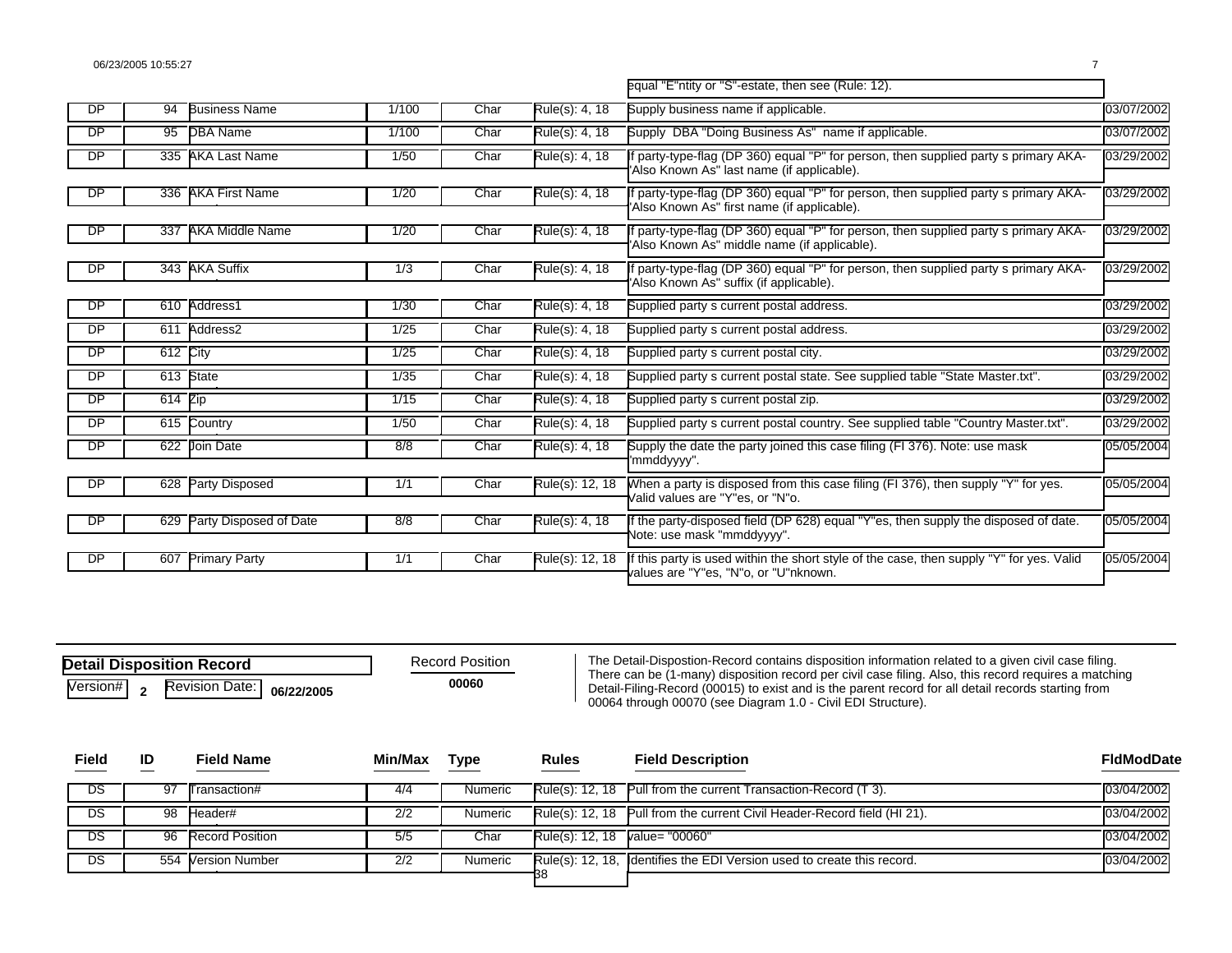| DS  |     | 100 Record Action Code       | 1/1              | Char    | Rule(s): 12, 18            | valid values are "A"ddition, or "D"eletion: Action codes are used for processing<br>ecords. An action code of "D" at this level will delete the disposition and all<br>associated child records (00064 - 00070). | 03/29/2002 |
|-----|-----|------------------------------|------------------|---------|----------------------------|------------------------------------------------------------------------------------------------------------------------------------------------------------------------------------------------------------------|------------|
| DS  | 99  | Detail Seq#                  | 2/2              | Numeric | Rule(s): 12, 18            | Sequentially generated for all detail records within a header record; must be<br>ecycled to 1 for each new header record.                                                                                        | 03/04/2002 |
| DS  | 101 | County Control Ref#          | 1/100            | Char    | Rule(s): 12, 15,<br>18, 48 | dentifies a unique reference# per record in the lower court s internal data<br>structure. This number will be used for future data modifications in the data<br>warehouse database.                              | 05/04/2005 |
| DS  |     | 372 Filing-Key               | 1/100            | Char    | Rule(s): 12, 15,<br>8      | Pull the county-control-ref# field (FI 376) from the matching parent "Detail-Filing-<br>Record" (00015).                                                                                                         | 05/04/2005 |
| DS  |     | 102 Ruling Judge Bar#        | 2/4              | Numeric | Rule(s): 12, 18            | See supplied table "Barroll Master.txt".                                                                                                                                                                         | 03/29/2002 |
| DS  |     | 560 Judge Hours              | $\overline{2/2}$ | Numeric | Rule(s): 4, 18             | Number of Hours for Judge in chamber and/or on bench.                                                                                                                                                            | 03/29/2002 |
| DS  |     | 103 Disposition Date         | 8/8              | Char    | Rule(s): 12, 18            | Date of disposition. Note: use mask "mmddyyyy".                                                                                                                                                                  | 03/05/2002 |
| DS  |     | 104 Disposition Action ID    | 2/2              | Numeric | Rule(s): 12, 18            | See supplied table "Court Action Master .txt".                                                                                                                                                                   | 03/29/2002 |
| DS  |     | 112 Disposition Method ID    | 2/2              | Numeric | Rule(s): 12, 18            | See supplied table "Civil Disposition Master.txt".                                                                                                                                                               | 03/05/2002 |
| DS  |     | 108 Jury Trial Flag          | 1/1              | Char    | Rule(s): 12, 18            | Flag used to identify a jury trial. Valid values are "Y"es or "N"o.                                                                                                                                              | 03/05/2002 |
| DS  |     | 109 Jury Deliberation Hours  | 2/2              | Numeric | Rule(s): 4, 18             | This field is made available, if a "disposition action" (DS 104) warrants the tracking<br>of jury deliberation time.                                                                                             | 03/29/2002 |
| DS  | 107 | <b>Total Trial Hours</b>     | $\overline{2/2}$ | Numeric | Rule(s): 4, 18             | Total trial hours of case.                                                                                                                                                                                       | 03/05/2002 |
| DS  |     | 110 Punitive Amount Awarded  | 4/8              | Decimal | Rule(s): 4, 18             | Supply the amount in field (DS 110) or the amount range in field (DS 625). Note:<br>nclude decimal and 2 least-significant digits.                                                                               | 03/05/2002 |
| DS. | 625 | Punit Amt Awarded Range      | $\overline{2/2}$ | Numeric | Rule(s): 4, 18             | Punitive Amount Awarded Range) Supply the amount in field (DS 110) or the<br>amount range in field (DS 625). See supplied table "Amount Range Master.txt".                                                       | 08/19/2004 |
| DS  | 111 | Comp Amt Awarded             | 4/8              | Decimal | Rule(s): 4, 18             | Compensatory Amount Awarded) Supply the amount in field (DS 111) or the<br>amount range in field (DS 626). Note: Include decimal and 2 least-significant digits.                                                 | 03/29/2002 |
| DS  |     | 626 Comp Amt Awarded Range   | $\overline{2/2}$ | Numeric | Rule(s): 4, 18             | Compensatory Amount Awarded Range) Supply the amount in field (DS 111) or the<br>amount range in field (DS 626). See supplied table "Amount Range Master.txt".                                                   | 08/19/2004 |
| DS  | 561 | <b>Affects Child Support</b> | 1/1              | Char    | Rule(s): 12, 18            | If the disposition involves or affects child support, then supply "Y" for yes. A value<br>of "Y"es will require a matching detail-child-support-record (00070). Valid values<br>are "Y"es, "N"o, or "U"nknown.   | 05/06/2004 |

**D etail Link2Nature Record** 

Record Position

Version# **<sup>2</sup>** Revision Date: **06/22/2005** 

The Detail-Link2Nature-Record is used to link dispositions to nature of suit records. Each disposition can address (1-many) nature of suit records for a case filing. There can be (1-many) Detail-<br>**00064** Link2Nature-Records per disposition. Also, this record requires a matching Detail-Disposition-Record (00060) to exist.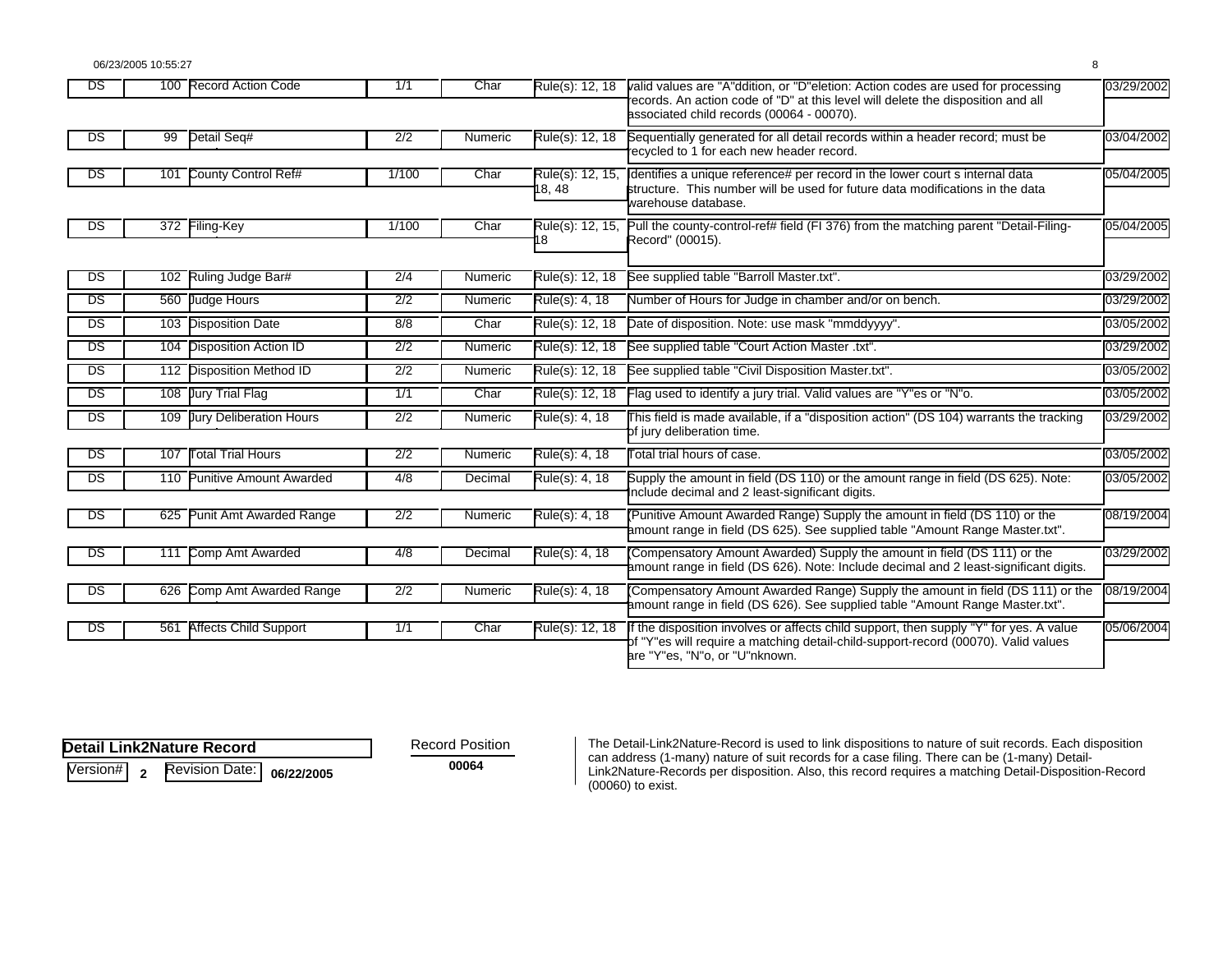06/23/2005 10:55:27 9

| 03/05/2002                                                                                                                                                                 |
|----------------------------------------------------------------------------------------------------------------------------------------------------------------------------|
|                                                                                                                                                                            |
| 03/05/2002                                                                                                                                                                 |
| 03/07/2002                                                                                                                                                                 |
| 03/05/2002                                                                                                                                                                 |
|                                                                                                                                                                            |
| 03/07/2002<br>valid values are "A"ddition, or "D"eletion. Action codes are used for processing                                                                             |
|                                                                                                                                                                            |
| Sequentially generated for all detail records within a header record; must be<br>03/05/2002                                                                                |
|                                                                                                                                                                            |
| 05/04/2005<br>dentifies a unique reference# per record in the lower court s internal data<br>structure. This number will be used for future data modifications in the data |
|                                                                                                                                                                            |
| Pull the county-control-ref# field (DS 101) from the matching parent "Detail-<br>05/04/2005                                                                                |
|                                                                                                                                                                            |
| Pull the county-control-ref# field (DN 56) from the "Detail-Nature-of-Suit-Record"<br>05/04/2005                                                                           |
|                                                                                                                                                                            |

| <b>Detail Link2Party Record</b> |  | <b>Record Position</b>    |  |       |  |
|---------------------------------|--|---------------------------|--|-------|--|
| Version# <sub>2</sub>           |  | Revision Date: 06/22/2005 |  | 00066 |  |

The Detail-Link2Party-Record is used to link dispositions to parties. Each disposition can address (1 many) Detail-Party-Records (00050) for a case filing. There can be (1-many) Detail-Link2Party-<br>**00066** Records per disposition. Also, this record requires a matching Detail-Disposition-Record (00060) to exist.

| <b>Field</b>    | ID  | <b>Field Name</b>          | Min/Max | Type    | <b>Rules</b>               | <b>Field Description</b>                                                                                                                                                            | <b>FIdModDate</b> |
|-----------------|-----|----------------------------|---------|---------|----------------------------|-------------------------------------------------------------------------------------------------------------------------------------------------------------------------------------|-------------------|
| LK <sub>2</sub> | 651 | Transaction#               | 4/4     | Numeric | Rule(s): 12, 18            | Pull from the current Transaction-Record field (T 3).                                                                                                                               | 03/07/2002        |
| LK <sub>2</sub> |     | 652 Header#                | 2/2     | Numeric |                            | Rule(s): 12, 18 Pull from the current Civil Header-Record field (HI 21).                                                                                                            | 03/07/2002        |
| LK <sub>2</sub> |     | 653 Record Position        | 5/5     | Char    | Rule(s): 12, 18            | value= "00066".                                                                                                                                                                     | 03/07/2002        |
| LK <sub>2</sub> |     | 654 Version Number         | 2/2     | Numeric | Rule(s): 12, 18,           | Identifies the EDI Version used to create this record.                                                                                                                              | 03/07/2002        |
| LK <sub>2</sub> | 655 | Record Action Code         | 1/1     | Char    | Rule(s): 12, 18            | valid values are "A"ddition, or "D"eletion. Action codes are used for processing<br>records.                                                                                        | 03/07/2002        |
| LK <sub>2</sub> |     | 656 Detail Seq#            | 2/2     | Numeric | Rule(s): 12, 18            | Sequentially generated for all detail records within a header record; must be<br>recycled to 1 for each new header record.                                                          | 03/29/2002        |
| LK <sub>2</sub> | 657 | <b>County Control Ref#</b> | 1/100   | Char    | Rule(s): 12, 15,<br>18, 48 | dentifies a unique reference# per record in the lower court s internal data<br>structure. This number will be used for future data modifications in the data<br>varehouse database. | 05/04/2005        |
| LK <sub>2</sub> |     | 658 Disposition-Key        | 1/100   | Char    | Rule(s): $12, 18$          | Pull the county-control-ref# field (DS 101) from the matching parent "Detail-<br>Disposition-Record" (00060).                                                                       | 05/04/2005        |
|                 |     |                            |         |         |                            |                                                                                                                                                                                     |                   |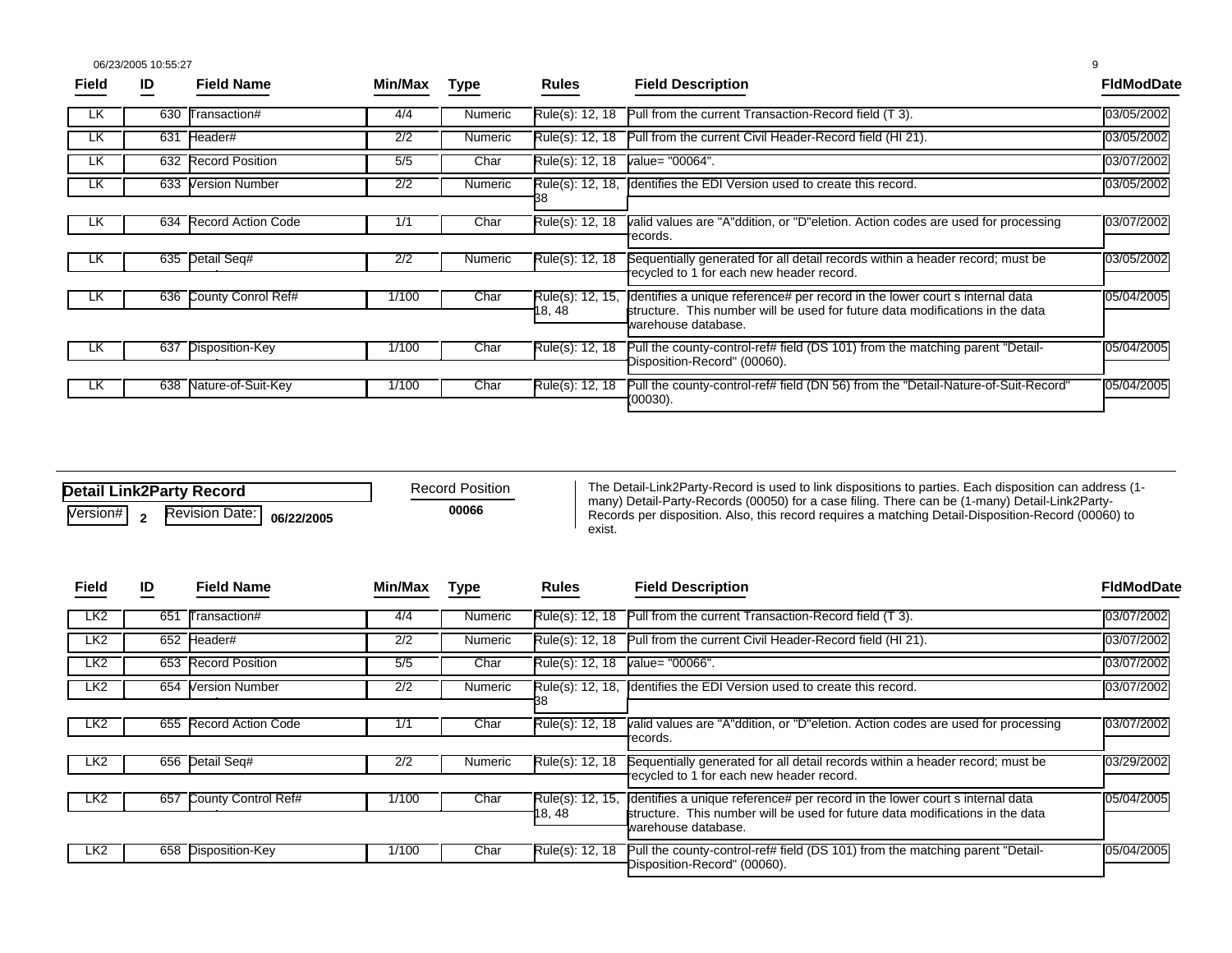| 10 |
|----|
|    |

| LK2 | $\sim$ $\sim$ $\sim$<br>Party-Kev<br>659 | 1/100 | Char | $\overline{a}$<br>$\Delta$ $\Omega$<br>Rule(s).<br>- 10 | e county-control-ref# field (DP 74) fr<br>"Detail-Partv-<br>l) from the matching parent "<br>Pull the | 05/04/2005 |
|-----|------------------------------------------|-------|------|---------------------------------------------------------|-------------------------------------------------------------------------------------------------------|------------|
|     |                                          |       |      |                                                         | $(00050)$ .<br>Record'                                                                                |            |

| <b>Detail Child Support Record</b>                 | <b>Record Position</b> |  |
|----------------------------------------------------|------------------------|--|
| Version# <sub>2</sub><br>Revision Date: 06/22/2005 | 00070                  |  |

The Detail-Child-Support-Record is used to collect child support information (if applicable) at the disposition of a given civil case filing. The same record structure is used for the father, mother, and child(ren). There can be (0-many) child-support records per case. Also, this record requires a matching Detail-Disposition-Record (00060) to exist.

| <b>Field</b>           | ID               | <b>Field Name</b>        | Min/Max          | <b>Type</b> | <b>Rules</b>               | <b>Field Description</b>                                                                                                                                                            | <b>FidModDate</b> |
|------------------------|------------------|--------------------------|------------------|-------------|----------------------------|-------------------------------------------------------------------------------------------------------------------------------------------------------------------------------------|-------------------|
| $\overline{\text{cs}}$ | $\overline{115}$ | ransaction#              | 4/4              | Numeric     | Rule(s): 12, 18            | Pull from the current Transaction-Record (T 3).                                                                                                                                     | 03/04/2002        |
| $\overline{\text{CS}}$ | 116              | Header#                  | $\overline{2/2}$ | Numeric     | Rule(s): 12, 18            | Pull from the current Civil Header-Record field (HI 21).                                                                                                                            | 03/04/2002        |
| $\overline{\text{cs}}$ |                  | 114 Record Position      | 5/5              | Char        | Rule(s): 12, 18            | value= "00070"                                                                                                                                                                      | 03/04/2002        |
| CS                     |                  | 555 Version Number       | 2/2              | Numeric     | Rule(s): 12, 18,<br>38     | dentifies the EDI Version used to create this record.                                                                                                                               | 03/04/2002        |
| cs                     |                  | 118 Record Action Code   | 1/1              | Char        | Rule(s): 12, 18            | valid values are "A"ddition, or "D"eletion. Action codes are used for processing<br>records.                                                                                        | 03/04/2002        |
| -cs                    | 117              | Detail Seq#              | $\overline{2/2}$ | Numeric     | Rule(s): 12, 18            | Sequentially generated for all detail records within a header record; must be<br>recycled to 1 for each new header record.                                                          | 03/04/2002        |
| $\overline{\text{cs}}$ |                  | 119 County Control Ref#  | 1/100            | Char        | Rule(s): 12, 15,<br>18, 48 | dentifies a unique reference# per record in the lower court s internal data<br>structure. This number will be used for future data modifications in the data<br>warehouse database. | 05/04/2005        |
| cs                     |                  | 373 Disposition-Key      | 1/100            | Char        | Rule(s): 12, 15,<br>8      | Pull the county-control-ref# field (DS 101) from the matching parent "Detail-<br>Disposition-Record" (00060).                                                                       | 05/04/2005        |
| -CS                    | 128              | Parent-Child Record Type | 1/1              | Char        | Rule(s): 12, 18            | Used to identify the type of record generated. Valid values are "M"other, "F"ather,<br>'C"hild, or "O"ther,                                                                         | 03/05/2002        |
| CS                     | 121              | Last Name                | 1/50             | Char        | Rule(s): 12, 18            | supply the last name in accordance with the value of field (CS 128).                                                                                                                | 03/04/2002        |
| CS                     |                  | 122 First Name           | 1/20             | Char        | Rule(s): 12, 18            | supply the first name in accordance with the value of field (CS 128).                                                                                                               | 03/04/2002        |
| CS                     |                  | 123 Middle Name          | 1/20             | Char        | Rule(s): 4, 18             | supply the middle name in accordance with the value of field (CS 128).                                                                                                              | 03/04/2002        |
| CS                     |                  | 124 Suffix               | 1/3              | Char        | Rule(s): 4, 18             | supply the suffix in accordance with the value of field (CS 128).                                                                                                                   | 03/04/2002        |
| $\overline{\text{cs}}$ |                  | 125 Maiden Name          | 1/20             | Char        | Rule(s): 4, 18             | supply the maiden name in accordance with the value of field (CS 128).                                                                                                              | 03/04/2002        |
| $\overline{\text{cs}}$ |                  | 126 SSN                  | 1/11             | Char        | Rule(s): 4, 18             | supply the SSN in accordance with the value of field (CS 128). NOTE: do not<br>nclude hyphens or spaces.                                                                            | 03/04/2002        |
| CS                     | 127              | Date of Birth            | 8/8              | Char        | Rule(s): 4, 18             | supply the date of birth in accordance with the value of field (CS 128) NOTE: use<br>mask "mmddyyyy".                                                                               | 03/04/2002        |
| CS                     |                  | 616 Current Address1     | 1/30             | Char        | Rule(s): 4, 18             | supply the current postal address in accordance with the value of field (CS 128).                                                                                                   | 03/05/2002        |
| CS                     |                  | 617 Current Address2     | 1/25             | Char        | Rule(s): 4, 18             | supply the current postal address in accordance with the value of field (CS 128).                                                                                                   | 03/05/2002        |
| CS                     |                  | 618 Current City         | 1/25             | Char        | Rule(s): 4, 18             | supply the current postal city in accordance with the value of field (CS 128).                                                                                                      | 03/05/2002        |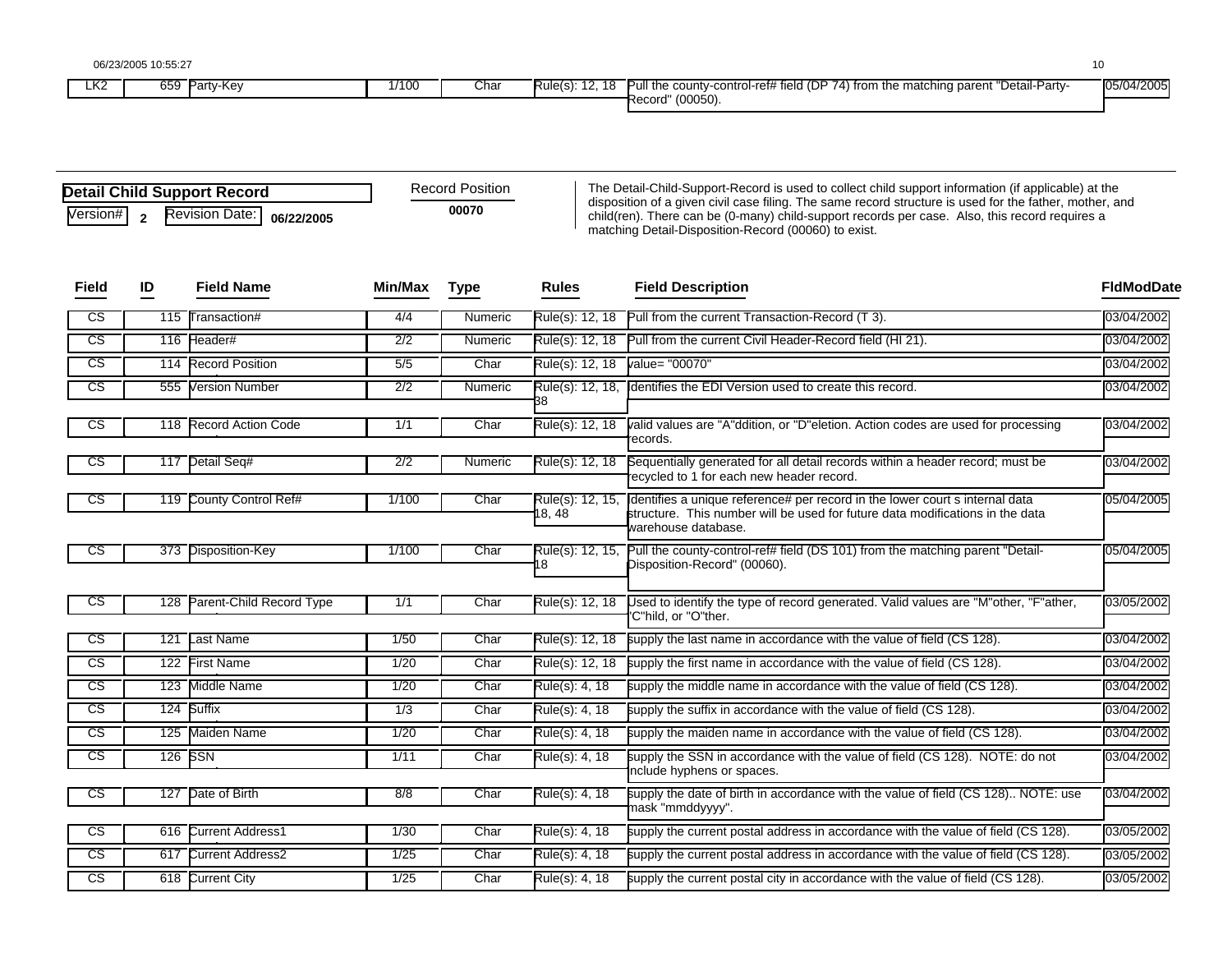06/23/2005 10:55:27 11

| Rule(s): 4, 18<br>Current Zip<br>supply the current postal zip in accordance with the value of field (CS 128).<br>$\overline{\text{cs}}$<br>620<br>1/15<br>Char<br>$\overline{\text{cs}}$<br>621<br><b>Current Country</b><br>1/50<br>Char<br>Rule(s): 4, 18<br>supply the current postal country in accordance with the value of field (CS 128).<br>See supplied table "Country Master.txt".<br>Current Phone<br>CS<br>1/20<br>Rule(s): 4, 18<br>647<br>Supply the current phone number.<br>Char<br>CS<br>639<br><b>Employer Name</b><br>1/100<br>Rule(s): 4, 18<br>Supply the name of the employer.<br>Char<br>$c\mathsf{s}$<br><b>Employer Address1</b><br>640<br>1/30<br>Char<br>Rule(s): 4, 18<br>Supply the postal address of the employer.<br>$\overline{\text{cs}}$<br>645<br><b>Employer Address2</b><br>1/25<br>Char<br>Supply the postal address of the employer.<br>$\overline{\text{cs}}$<br>641<br><b>Employer City</b><br>1/25<br>Char<br>Rule(s): 4, 18<br>Supply the postal city of the employer.<br>$\overline{\text{cs}}$<br>Supply the postal state of the employer. See supplied table "State Master.txt".<br>642<br><b>Employer State</b><br>1/35<br>Char<br>Rule(s): 4, 18<br>$\overline{\text{cs}}$<br>643 Employer Zip<br>Rule(s): 4, 18<br>Supply the postal zip of the employer.<br>1/15<br>Char<br>$\overline{\text{cs}}$<br><b>Employer Country</b><br>Supply the postal country of the employer. See supplied table "Country Master.txt".<br>644<br>1/50<br>Rule(s): 4, 18<br>Char<br>$\overline{\text{cs}}$<br><b>Employer Phone</b><br>1/20<br>Char<br>Rule(s): 4, 18<br>Supply the phone number of the employer.<br>646<br>$\overline{\text{cs}}$<br>129<br>Amount<br>4/8<br>Rule(s): 4, 18,<br>Child support amounts must be supplied per paying parent and/or child records<br>Decimal<br>(Paying parent amount field is REQUIRED). NOTE: Include the decimal and 2 least-<br>47<br>significant digits.<br>$\overline{\text{cs}}$<br><b>Arrearage Amount</b><br>Rule(s): 4, 18<br>Include the decimal and 2 least-significant digits.<br>663<br>4/8<br>Decimal<br>$\overline{\text{cs}}$<br>650 Child Support Terminated<br>1/1<br>Char<br>Rule(s): 12, 18,<br>child support has been terminated for any reason, then supply "Y"es per<br>associated child record [parent-child-record-type (CS 128) equal "C"]. Valid values<br>47<br>are "Y"es, or "N"o.<br><b>Reason for Termination</b><br>child support has been terminated [field (CS 660) equal "Y"], then supply the<br>CS<br>660<br>$\overline{2/2}$<br>Rule(s): 4, 18,<br>Numeric<br>47<br>reason for termination. See supplied table "Termination Reason Master.txt".<br>If Parent-Child-Record-Type (CS 128) equal "C"hild, then supplied the residental<br><b>Child Lives With</b><br>Rule(s): 12, 18<br>$\overline{\text{cs}}$<br>661<br>1/1<br>Char<br>lives with) status. Valid values are "M"other, "F"ather, "O"ther, "U"nknown, or "N"<br>hot applicable. Since this is a required field, "N"-not-applicable is only used for non-<br>child record types.<br>f this is a parent-child-record-type (CS 128) with a value of "F"ather, "M"other, or<br>$\overline{\text{cs}}$<br>662<br>Domestic Violence<br>1/1<br>Char<br>Rule(s): 12, 18<br>O"ther and the person has an active restraining order based on domestic violence,<br>then supply "Y"es. Valid values are "Y"es, "N"o, "U"nknown. If record type<br>(CS128) equal "C", then supply "N"o.<br><b>Notes</b><br>supplied if additional notes are available.<br>$\overline{\text{cs}}$<br>130<br>1/100<br>Char<br>Rule(s): 4, 18 | $\overline{\text{cs}}$ | 619 Current State | 1/35 | Char | supply the current postal state in accordance with the value of field (CS 128). See<br>supplied table "State Master.txt". | 03/29/2002 |
|-----------------------------------------------------------------------------------------------------------------------------------------------------------------------------------------------------------------------------------------------------------------------------------------------------------------------------------------------------------------------------------------------------------------------------------------------------------------------------------------------------------------------------------------------------------------------------------------------------------------------------------------------------------------------------------------------------------------------------------------------------------------------------------------------------------------------------------------------------------------------------------------------------------------------------------------------------------------------------------------------------------------------------------------------------------------------------------------------------------------------------------------------------------------------------------------------------------------------------------------------------------------------------------------------------------------------------------------------------------------------------------------------------------------------------------------------------------------------------------------------------------------------------------------------------------------------------------------------------------------------------------------------------------------------------------------------------------------------------------------------------------------------------------------------------------------------------------------------------------------------------------------------------------------------------------------------------------------------------------------------------------------------------------------------------------------------------------------------------------------------------------------------------------------------------------------------------------------------------------------------------------------------------------------------------------------------------------------------------------------------------------------------------------------------------------------------------------------------------------------------------------------------------------------------------------------------------------------------------------------------------------------------------------------------------------------------------------------------------------------------------------------------------------------------------------------------------------------------------------------------------------------------------------------------------------------------------------------------------------------------------------------------------------------------------------------------------------------------------------------------------------------------------------------------------------------------------------------------------------------------------------------------------------------------------------------------------------------------------------------------------------------------------------------------------------------------------------------------------------------------------------------------------------------------------------------------------------------------|------------------------|-------------------|------|------|---------------------------------------------------------------------------------------------------------------------------|------------|
|                                                                                                                                                                                                                                                                                                                                                                                                                                                                                                                                                                                                                                                                                                                                                                                                                                                                                                                                                                                                                                                                                                                                                                                                                                                                                                                                                                                                                                                                                                                                                                                                                                                                                                                                                                                                                                                                                                                                                                                                                                                                                                                                                                                                                                                                                                                                                                                                                                                                                                                                                                                                                                                                                                                                                                                                                                                                                                                                                                                                                                                                                                                                                                                                                                                                                                                                                                                                                                                                                                                                                                                               |                        |                   |      |      |                                                                                                                           | 03/05/2002 |
|                                                                                                                                                                                                                                                                                                                                                                                                                                                                                                                                                                                                                                                                                                                                                                                                                                                                                                                                                                                                                                                                                                                                                                                                                                                                                                                                                                                                                                                                                                                                                                                                                                                                                                                                                                                                                                                                                                                                                                                                                                                                                                                                                                                                                                                                                                                                                                                                                                                                                                                                                                                                                                                                                                                                                                                                                                                                                                                                                                                                                                                                                                                                                                                                                                                                                                                                                                                                                                                                                                                                                                                               |                        |                   |      |      |                                                                                                                           | 03/29/2002 |
|                                                                                                                                                                                                                                                                                                                                                                                                                                                                                                                                                                                                                                                                                                                                                                                                                                                                                                                                                                                                                                                                                                                                                                                                                                                                                                                                                                                                                                                                                                                                                                                                                                                                                                                                                                                                                                                                                                                                                                                                                                                                                                                                                                                                                                                                                                                                                                                                                                                                                                                                                                                                                                                                                                                                                                                                                                                                                                                                                                                                                                                                                                                                                                                                                                                                                                                                                                                                                                                                                                                                                                                               |                        |                   |      |      |                                                                                                                           | 03/05/2002 |
|                                                                                                                                                                                                                                                                                                                                                                                                                                                                                                                                                                                                                                                                                                                                                                                                                                                                                                                                                                                                                                                                                                                                                                                                                                                                                                                                                                                                                                                                                                                                                                                                                                                                                                                                                                                                                                                                                                                                                                                                                                                                                                                                                                                                                                                                                                                                                                                                                                                                                                                                                                                                                                                                                                                                                                                                                                                                                                                                                                                                                                                                                                                                                                                                                                                                                                                                                                                                                                                                                                                                                                                               |                        |                   |      |      |                                                                                                                           | 03/05/2002 |
|                                                                                                                                                                                                                                                                                                                                                                                                                                                                                                                                                                                                                                                                                                                                                                                                                                                                                                                                                                                                                                                                                                                                                                                                                                                                                                                                                                                                                                                                                                                                                                                                                                                                                                                                                                                                                                                                                                                                                                                                                                                                                                                                                                                                                                                                                                                                                                                                                                                                                                                                                                                                                                                                                                                                                                                                                                                                                                                                                                                                                                                                                                                                                                                                                                                                                                                                                                                                                                                                                                                                                                                               |                        |                   |      |      |                                                                                                                           | 03/05/2002 |
|                                                                                                                                                                                                                                                                                                                                                                                                                                                                                                                                                                                                                                                                                                                                                                                                                                                                                                                                                                                                                                                                                                                                                                                                                                                                                                                                                                                                                                                                                                                                                                                                                                                                                                                                                                                                                                                                                                                                                                                                                                                                                                                                                                                                                                                                                                                                                                                                                                                                                                                                                                                                                                                                                                                                                                                                                                                                                                                                                                                                                                                                                                                                                                                                                                                                                                                                                                                                                                                                                                                                                                                               |                        |                   |      |      |                                                                                                                           | 03/05/2002 |
|                                                                                                                                                                                                                                                                                                                                                                                                                                                                                                                                                                                                                                                                                                                                                                                                                                                                                                                                                                                                                                                                                                                                                                                                                                                                                                                                                                                                                                                                                                                                                                                                                                                                                                                                                                                                                                                                                                                                                                                                                                                                                                                                                                                                                                                                                                                                                                                                                                                                                                                                                                                                                                                                                                                                                                                                                                                                                                                                                                                                                                                                                                                                                                                                                                                                                                                                                                                                                                                                                                                                                                                               |                        |                   |      |      |                                                                                                                           | 03/05/2002 |
|                                                                                                                                                                                                                                                                                                                                                                                                                                                                                                                                                                                                                                                                                                                                                                                                                                                                                                                                                                                                                                                                                                                                                                                                                                                                                                                                                                                                                                                                                                                                                                                                                                                                                                                                                                                                                                                                                                                                                                                                                                                                                                                                                                                                                                                                                                                                                                                                                                                                                                                                                                                                                                                                                                                                                                                                                                                                                                                                                                                                                                                                                                                                                                                                                                                                                                                                                                                                                                                                                                                                                                                               |                        |                   |      |      |                                                                                                                           | 03/29/2002 |
|                                                                                                                                                                                                                                                                                                                                                                                                                                                                                                                                                                                                                                                                                                                                                                                                                                                                                                                                                                                                                                                                                                                                                                                                                                                                                                                                                                                                                                                                                                                                                                                                                                                                                                                                                                                                                                                                                                                                                                                                                                                                                                                                                                                                                                                                                                                                                                                                                                                                                                                                                                                                                                                                                                                                                                                                                                                                                                                                                                                                                                                                                                                                                                                                                                                                                                                                                                                                                                                                                                                                                                                               |                        |                   |      |      |                                                                                                                           | 03/05/2002 |
|                                                                                                                                                                                                                                                                                                                                                                                                                                                                                                                                                                                                                                                                                                                                                                                                                                                                                                                                                                                                                                                                                                                                                                                                                                                                                                                                                                                                                                                                                                                                                                                                                                                                                                                                                                                                                                                                                                                                                                                                                                                                                                                                                                                                                                                                                                                                                                                                                                                                                                                                                                                                                                                                                                                                                                                                                                                                                                                                                                                                                                                                                                                                                                                                                                                                                                                                                                                                                                                                                                                                                                                               |                        |                   |      |      |                                                                                                                           | 03/29/2002 |
|                                                                                                                                                                                                                                                                                                                                                                                                                                                                                                                                                                                                                                                                                                                                                                                                                                                                                                                                                                                                                                                                                                                                                                                                                                                                                                                                                                                                                                                                                                                                                                                                                                                                                                                                                                                                                                                                                                                                                                                                                                                                                                                                                                                                                                                                                                                                                                                                                                                                                                                                                                                                                                                                                                                                                                                                                                                                                                                                                                                                                                                                                                                                                                                                                                                                                                                                                                                                                                                                                                                                                                                               |                        |                   |      |      |                                                                                                                           | 03/05/2002 |
|                                                                                                                                                                                                                                                                                                                                                                                                                                                                                                                                                                                                                                                                                                                                                                                                                                                                                                                                                                                                                                                                                                                                                                                                                                                                                                                                                                                                                                                                                                                                                                                                                                                                                                                                                                                                                                                                                                                                                                                                                                                                                                                                                                                                                                                                                                                                                                                                                                                                                                                                                                                                                                                                                                                                                                                                                                                                                                                                                                                                                                                                                                                                                                                                                                                                                                                                                                                                                                                                                                                                                                                               |                        |                   |      |      |                                                                                                                           | 03/07/2002 |
|                                                                                                                                                                                                                                                                                                                                                                                                                                                                                                                                                                                                                                                                                                                                                                                                                                                                                                                                                                                                                                                                                                                                                                                                                                                                                                                                                                                                                                                                                                                                                                                                                                                                                                                                                                                                                                                                                                                                                                                                                                                                                                                                                                                                                                                                                                                                                                                                                                                                                                                                                                                                                                                                                                                                                                                                                                                                                                                                                                                                                                                                                                                                                                                                                                                                                                                                                                                                                                                                                                                                                                                               |                        |                   |      |      |                                                                                                                           | 03/08/2002 |
|                                                                                                                                                                                                                                                                                                                                                                                                                                                                                                                                                                                                                                                                                                                                                                                                                                                                                                                                                                                                                                                                                                                                                                                                                                                                                                                                                                                                                                                                                                                                                                                                                                                                                                                                                                                                                                                                                                                                                                                                                                                                                                                                                                                                                                                                                                                                                                                                                                                                                                                                                                                                                                                                                                                                                                                                                                                                                                                                                                                                                                                                                                                                                                                                                                                                                                                                                                                                                                                                                                                                                                                               |                        |                   |      |      |                                                                                                                           | 05/05/2004 |
|                                                                                                                                                                                                                                                                                                                                                                                                                                                                                                                                                                                                                                                                                                                                                                                                                                                                                                                                                                                                                                                                                                                                                                                                                                                                                                                                                                                                                                                                                                                                                                                                                                                                                                                                                                                                                                                                                                                                                                                                                                                                                                                                                                                                                                                                                                                                                                                                                                                                                                                                                                                                                                                                                                                                                                                                                                                                                                                                                                                                                                                                                                                                                                                                                                                                                                                                                                                                                                                                                                                                                                                               |                        |                   |      |      |                                                                                                                           | 05/05/2004 |
|                                                                                                                                                                                                                                                                                                                                                                                                                                                                                                                                                                                                                                                                                                                                                                                                                                                                                                                                                                                                                                                                                                                                                                                                                                                                                                                                                                                                                                                                                                                                                                                                                                                                                                                                                                                                                                                                                                                                                                                                                                                                                                                                                                                                                                                                                                                                                                                                                                                                                                                                                                                                                                                                                                                                                                                                                                                                                                                                                                                                                                                                                                                                                                                                                                                                                                                                                                                                                                                                                                                                                                                               |                        |                   |      |      |                                                                                                                           | 06/22/2005 |
|                                                                                                                                                                                                                                                                                                                                                                                                                                                                                                                                                                                                                                                                                                                                                                                                                                                                                                                                                                                                                                                                                                                                                                                                                                                                                                                                                                                                                                                                                                                                                                                                                                                                                                                                                                                                                                                                                                                                                                                                                                                                                                                                                                                                                                                                                                                                                                                                                                                                                                                                                                                                                                                                                                                                                                                                                                                                                                                                                                                                                                                                                                                                                                                                                                                                                                                                                                                                                                                                                                                                                                                               |                        |                   |      |      |                                                                                                                           | 05/05/2004 |
|                                                                                                                                                                                                                                                                                                                                                                                                                                                                                                                                                                                                                                                                                                                                                                                                                                                                                                                                                                                                                                                                                                                                                                                                                                                                                                                                                                                                                                                                                                                                                                                                                                                                                                                                                                                                                                                                                                                                                                                                                                                                                                                                                                                                                                                                                                                                                                                                                                                                                                                                                                                                                                                                                                                                                                                                                                                                                                                                                                                                                                                                                                                                                                                                                                                                                                                                                                                                                                                                                                                                                                                               |                        |                   |      |      |                                                                                                                           | 05/05/2004 |

| <b>Header Ending Record</b> |  |                           |  |  |  |  |  |  |
|-----------------------------|--|---------------------------|--|--|--|--|--|--|
| Version#   ว                |  | Revision Date: 06/22/2005 |  |  |  |  |  |  |

Record Position **00499** 

(see Rule: 8). The Civil-Header-Ending-Record is generated after the last detail record of the current header is processed.